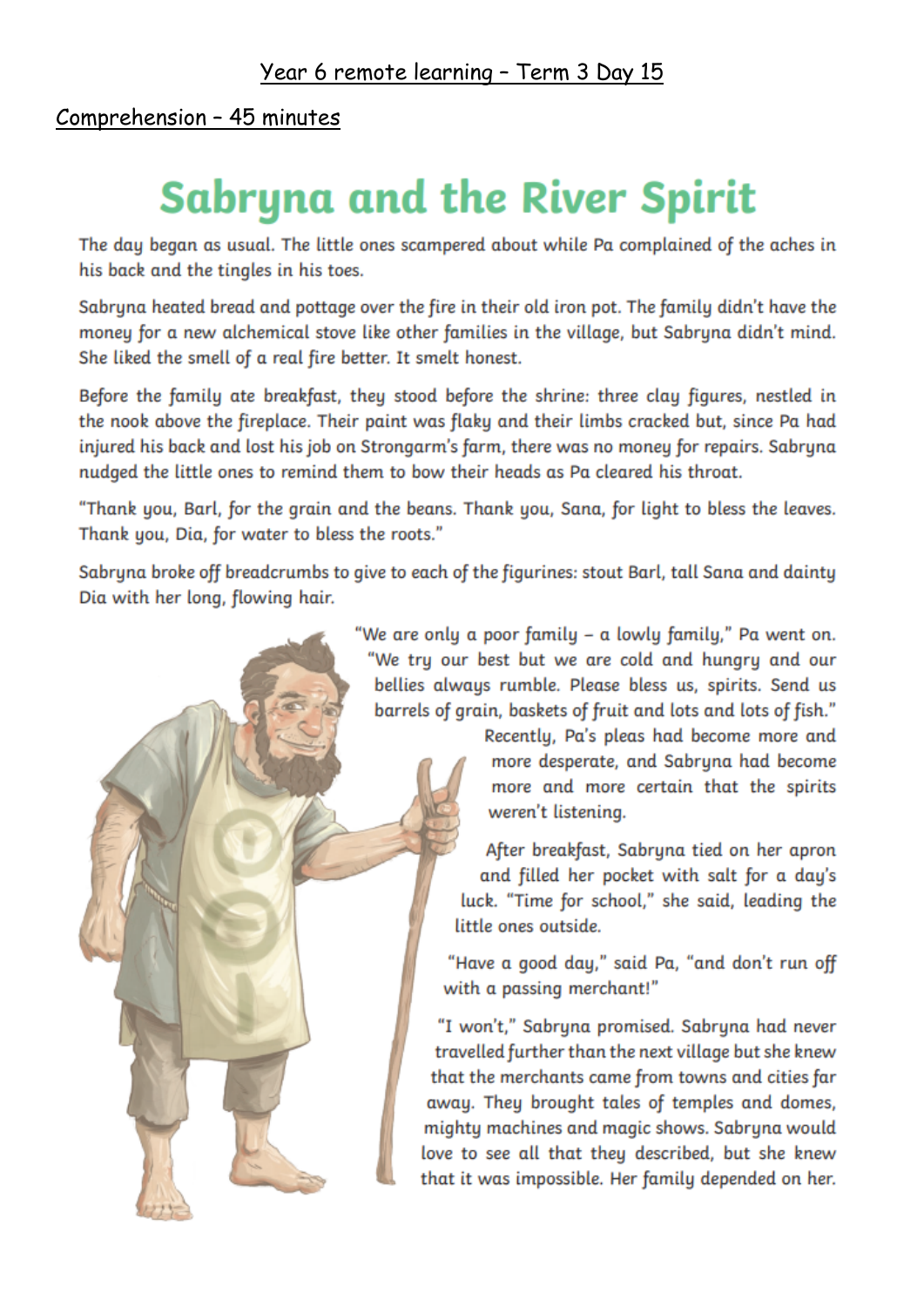The village school only cost a penny each for the morning and taught sums and letters. Alongside this, the children were taught about alchemu; lessons involved mixing simple formulas and drawing diagrams of alchemical contraptions. It was only the basics, but it was a start. Sabruna hoped that her brothers and sisters would achieve great things one day.

It was a long walk from their cottage, high on the hillside, to the schoolhouse in the valley below. As usual, they were the last to arrive and Sabryna, who was already fourteen, hurried her siblings through the gate as the bell rang.

"Work hard - and don't upset the teacher!" she called, before heading into the village to collect the day's laundry work.

The village bustled. Farmhands jostled and gossiped as they headed to the fields. Apparently, the river was low, but the farmhands said that there was no need to worry because Mr Strongarm had bought a new alchemical fertiliser and it made the grain pop up like a rabbit from a hole.

TTP

The farmhands might not have been worried about the low river but Sabryna was - she could hardly make a living as a laundress without water.

In the village square, the blacksmith's iron hissed as he plunged hot metal into a liquid that turned the outside bright gold. A cart bounced down the street, delivering wool to the dyers. In the alley stood great vats of dye in every colour the alchemists could dream up.

More and more people were moving to the village. Some came to work on the farms, which grew bigger each year, while others came to profit from passing merchant trade as ever more alchemical wares were transported up and down the land by boat.

Sabryna bowed her head to disquise her gaze as the merchants' daughters bustled past in their jewel-bright gowns, showing off the latest fashions. Sabryna wished that she could afford a colourful gown, too, but all she had to wear was a beige smock. Every new alchemist invention seemed like magic -Sabryna just wished that she had a little more magic in her own life.

She knocked on the door of the low, thatched building that belonged to the Strongarms. Mr and Mrs Strongarm ran the biggest farm in the village.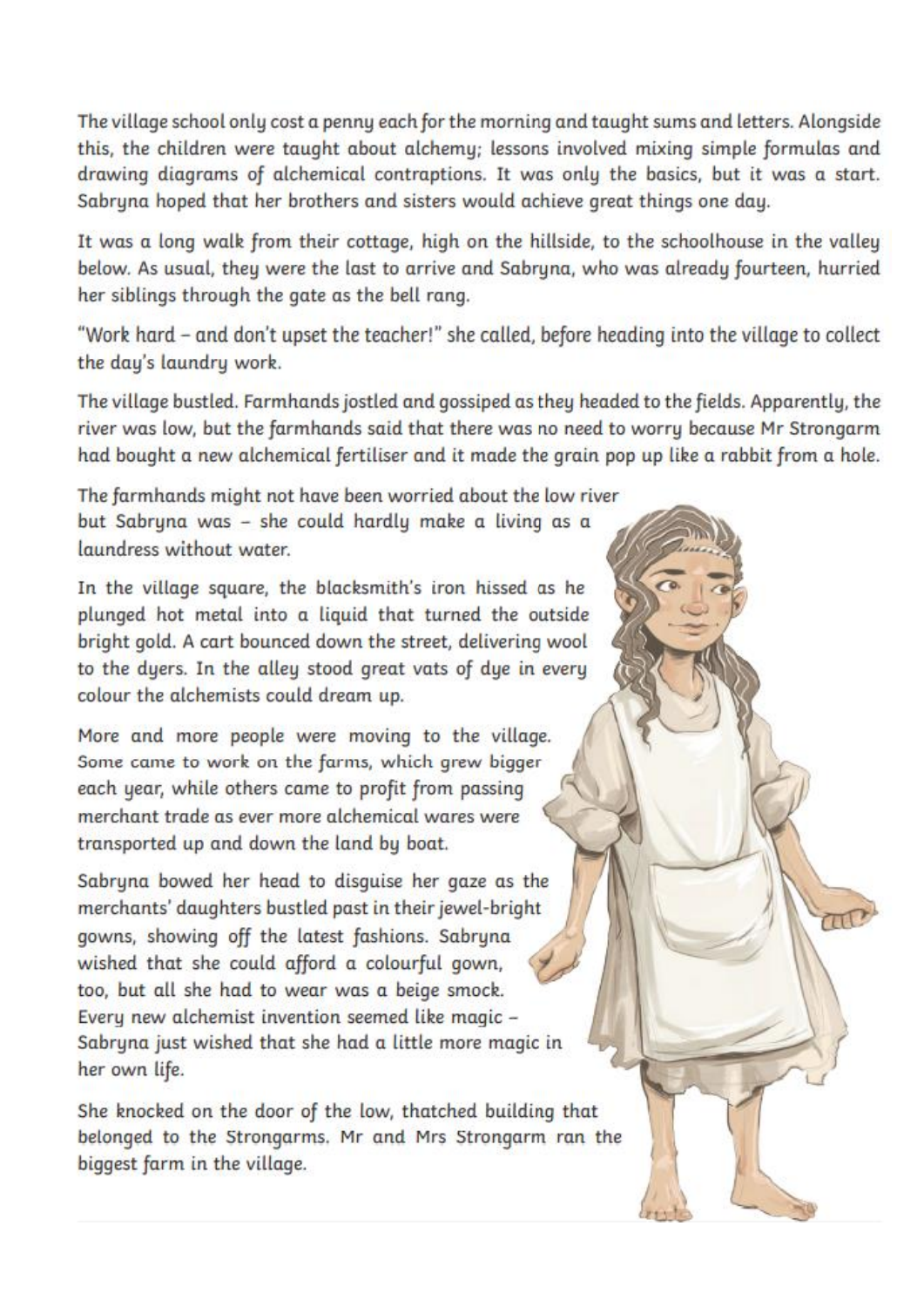"Oh, Sabryna! There you are," said Mrs Strongarm, standing in the doorway. Her necklace hung with expensive wards against hardship and hunger. "How is your Pa? Is his leg still troubling him?"

"It's his back, really," said Sabryna, holding out her arms for Mrs Strongarm's basket of laundry. "It troubles him worse each winter." Even from the doorway, Sabryna could see that the Strongarms' shrine was five times as elaborate as the one that Sabryna's family had at home. There had to be at least twenty statuettes of every colour and shape: some human, some animal, some dressed in jewels or fur or flames.

"Oh, the poor man. He always worked so hard and he's had such bad luck. Still, good thing he's got you to help look after the family. Here you go." Mrs Strongarm deposited a large pile of dyed cloth into Sabryna's basket.

As Sabryna thanked her and turned to leave, Mrs Strongarm caught her elbow. "One moment, Sabryna. Don't use that old soap; you'll spoil the colours. Here." She held out a bar of alchemical soap, indigo-coloured with swirls of glittering green and black.

"Thank you," gasped Sabryna as Mrs Strongarm plonked the soap on top of the laundry. Sabryna couldn't stop staring. It looked more like a precious stone than something you used to wash clothes. "I've never used alchemical soap before. I can't wait to try it."

"And if your Pa ever needs anything..." said Mrs Strongarm, waving Sabryna goodbye.

### Answer the questions below.

| 24. Look at the first three paragraphs. Find evidence from two different |                                                              |                                                           |         |  |  |  |  |
|--------------------------------------------------------------------------|--------------------------------------------------------------|-----------------------------------------------------------|---------|--|--|--|--|
|                                                                          |                                                              | paragraphs to show that Pa is suffering from poor health. | 2 marks |  |  |  |  |
|                                                                          |                                                              |                                                           |         |  |  |  |  |
|                                                                          |                                                              |                                                           |         |  |  |  |  |
|                                                                          |                                                              |                                                           |         |  |  |  |  |
|                                                                          |                                                              |                                                           |         |  |  |  |  |
|                                                                          |                                                              |                                                           |         |  |  |  |  |
|                                                                          |                                                              |                                                           |         |  |  |  |  |
|                                                                          |                                                              |                                                           |         |  |  |  |  |
|                                                                          | 25. Look at the paragraph beginning 'The village school'.    |                                                           |         |  |  |  |  |
|                                                                          | Find and copy a word which means 'machines' or 'inventions'. |                                                           |         |  |  |  |  |
|                                                                          |                                                              |                                                           |         |  |  |  |  |
|                                                                          |                                                              |                                                           |         |  |  |  |  |
|                                                                          |                                                              |                                                           |         |  |  |  |  |
|                                                                          |                                                              |                                                           |         |  |  |  |  |
| 26. Which word is closest in meaning to 'wares'?                         |                                                              |                                                           |         |  |  |  |  |
|                                                                          | clothes                                                      | battles                                                   |         |  |  |  |  |
|                                                                          | goods                                                        | food                                                      |         |  |  |  |  |
|                                                                          |                                                              |                                                           |         |  |  |  |  |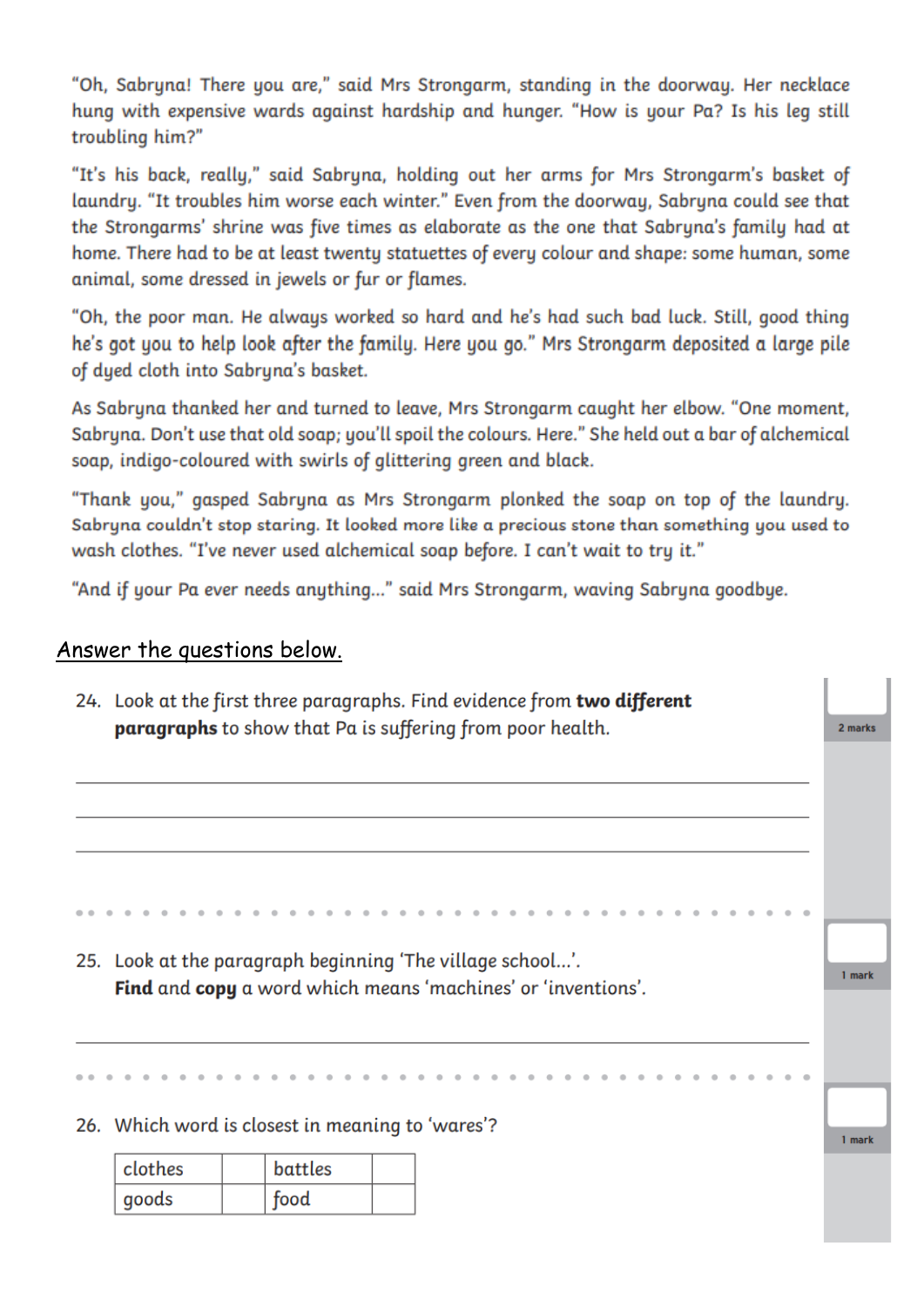27. In what ways does Sabryna take responsibility for her family? Give evidence to support your answer.

#### 28. Tick to show which statements are true and which are false.

| <b>Statement</b>                                     | <b>True</b> | False |
|------------------------------------------------------|-------------|-------|
| Sabryna had never travelled to the next village.     |             |       |
| The children learned about alchemy at school.        |             |       |
| Sabryna wished that she could wear a colourful gown. |             |       |

29. Number these events (1-5) from the story to order them chronologically.

| The family ate breakfast.                                      |  |
|----------------------------------------------------------------|--|
| Pa said a prayer before they ate.                              |  |
| Sabryna walked her brothers and sisters to school.             |  |
| Farmhands and blacksmiths worked in the village.               |  |
| Sabryna heated bread and pottage for the family for breakfast. |  |

# 30. How do you think Sabryna feels towards the merchants' daughters? Support your answer with evidence.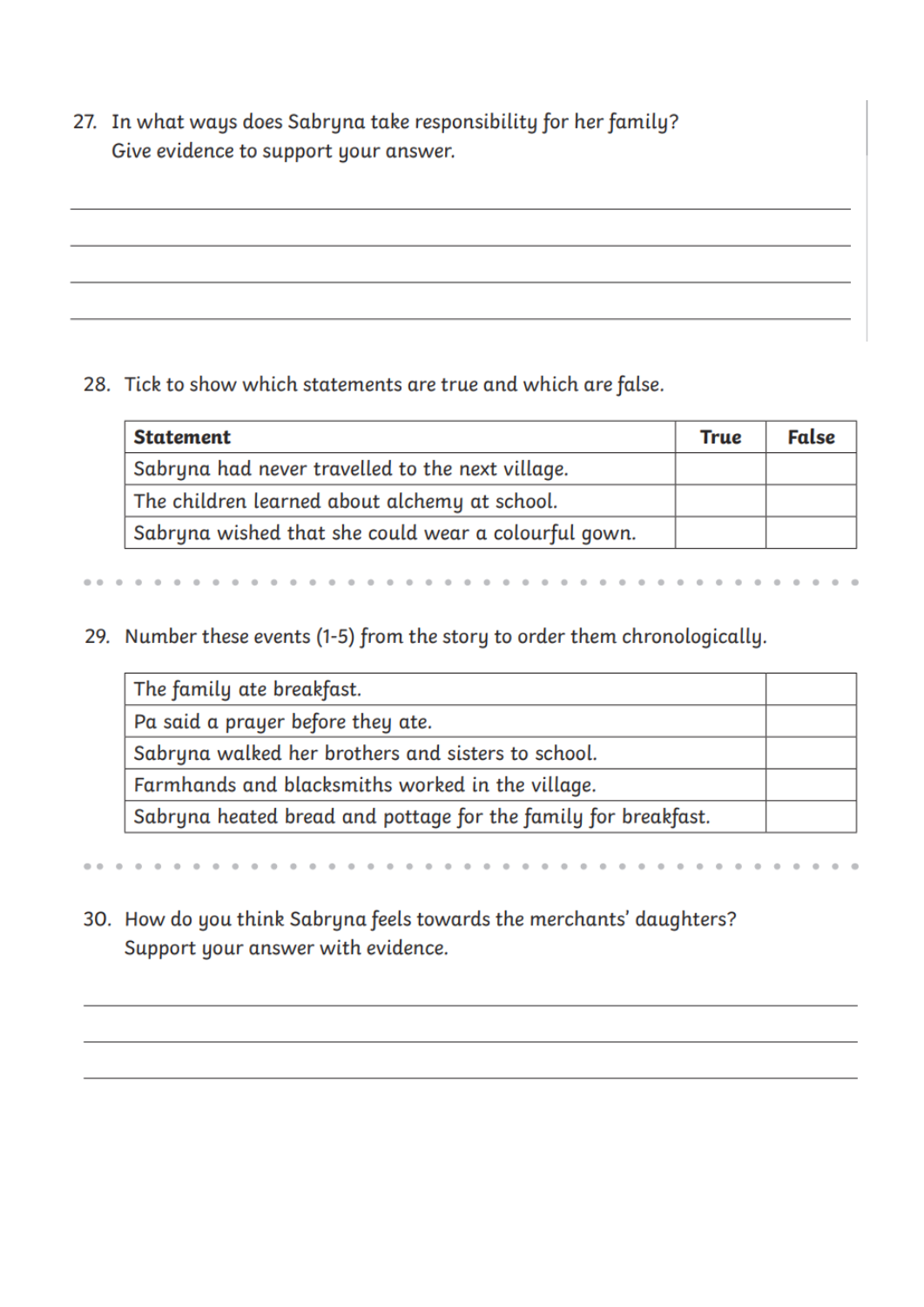|                                             | 32. Find and copy one phrase which suggests that Mrs                                                        |        |  |  |  |  |  |
|---------------------------------------------|-------------------------------------------------------------------------------------------------------------|--------|--|--|--|--|--|
| Strongarm has more money than Sabryna does. |                                                                                                             |        |  |  |  |  |  |
|                                             |                                                                                                             |        |  |  |  |  |  |
|                                             |                                                                                                             |        |  |  |  |  |  |
|                                             | 33. Look at the paragraph beginning 'The village bustled'.                                                  |        |  |  |  |  |  |
|                                             | What does the word 'bustled' tell you about the village?                                                    |        |  |  |  |  |  |
|                                             |                                                                                                             |        |  |  |  |  |  |
|                                             |                                                                                                             |        |  |  |  |  |  |
|                                             | 34. 'Sabryna broke off breadcrumbs to give to each of the figurines'.<br>Why do you think Sabryna did this? | 1 mark |  |  |  |  |  |
|                                             |                                                                                                             |        |  |  |  |  |  |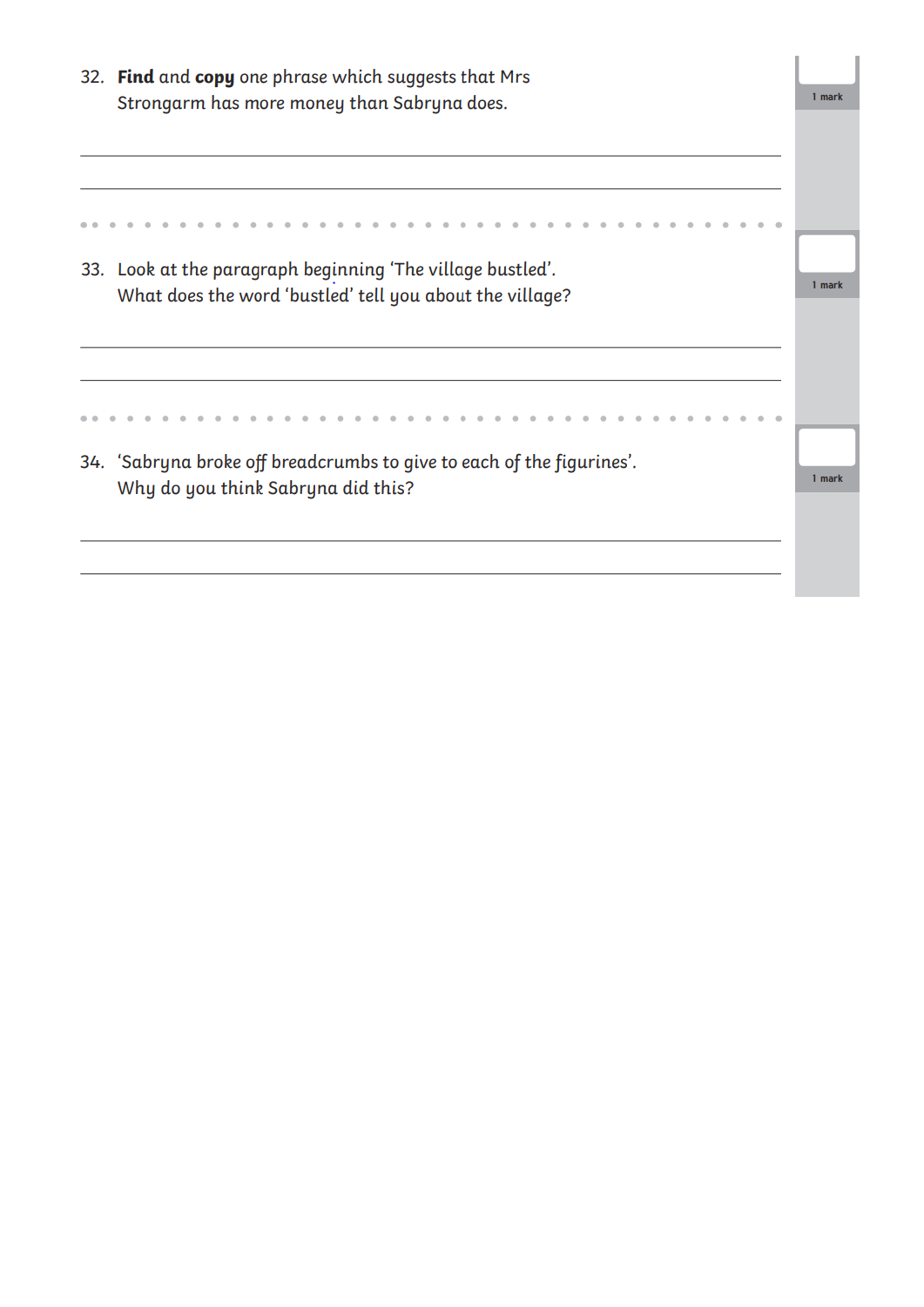## Maths – 30 to 45 minutes

Practising our times tables is one of the most important things in maths. Complete these tables to test your knowledge. Maybe you could time yourself to see how quickly you can complete it.

Try doing each of them in order:

|  | 2   3   4   5   6   7   8   9   10 |  |  |  |  |  |
|--|------------------------------------|--|--|--|--|--|
|  |                                    |  |  |  |  |  |
|  |                                    |  |  |  |  |  |
|  |                                    |  |  |  |  |  |

Now see if you can do them mixed up:

|  | 9   12   6   1   4   11   10   2   8 |  |  |  | $\overline{7}$ |  |
|--|--------------------------------------|--|--|--|----------------|--|
|  |                                      |  |  |  |                |  |
|  |                                      |  |  |  |                |  |
|  |                                      |  |  |  |                |  |

# Main task: Division

10. 28,480  $\div$  8 =

We will now recap short division. If you require some guidance, watch the video below

[https://www.youtube.com/watch?v=vwD1vIX7A\\_0](https://www.youtube.com/watch?v=vwD1vIX7A_0)

|                      | Challenge                                                                                                                    |                                                                                                                              |  |  |  |  |
|----------------------|------------------------------------------------------------------------------------------------------------------------------|------------------------------------------------------------------------------------------------------------------------------|--|--|--|--|
| 1. $472 \div 4 =$    |                                                                                                                              |                                                                                                                              |  |  |  |  |
| 2. $968 \div 8 =$    | 1. Explain the mistakes in these calculations:<br>207                                                                        |                                                                                                                              |  |  |  |  |
| 3. $904 \div 2 =$    | $12)32^{8}4$                                                                                                                 |                                                                                                                              |  |  |  |  |
| 4. $765 \div 5 =$    | $14)22^{6}4$                                                                                                                 | 16r8                                                                                                                         |  |  |  |  |
| 5. $895 \div 5 =$    | 75                                                                                                                           |                                                                                                                              |  |  |  |  |
| 6. $8.792 \div 7 =$  | 11)715                                                                                                                       |                                                                                                                              |  |  |  |  |
| 7. $9,180 \div 6 =$  | 9a. Arrange the number cards below to<br>create a division with a remainder of 4.<br>Discover the number hidden by the splat | 9b. Arrange the number cards below to<br>create a division with a remainder of 3.<br>Discover the number hidden by the splat |  |  |  |  |
| 8. 11,562 $\div$ 3 = | and complete the calculation.<br>5                                                                                           | and complete the calculation.<br>3                                                                                           |  |  |  |  |
| 9. $32,832 \div 9 =$ |                                                                                                                              |                                                                                                                              |  |  |  |  |
|                      |                                                                                                                              |                                                                                                                              |  |  |  |  |

 $\overline{5}$ 

 $r3$ 

 $\overline{\mathbf{3}}$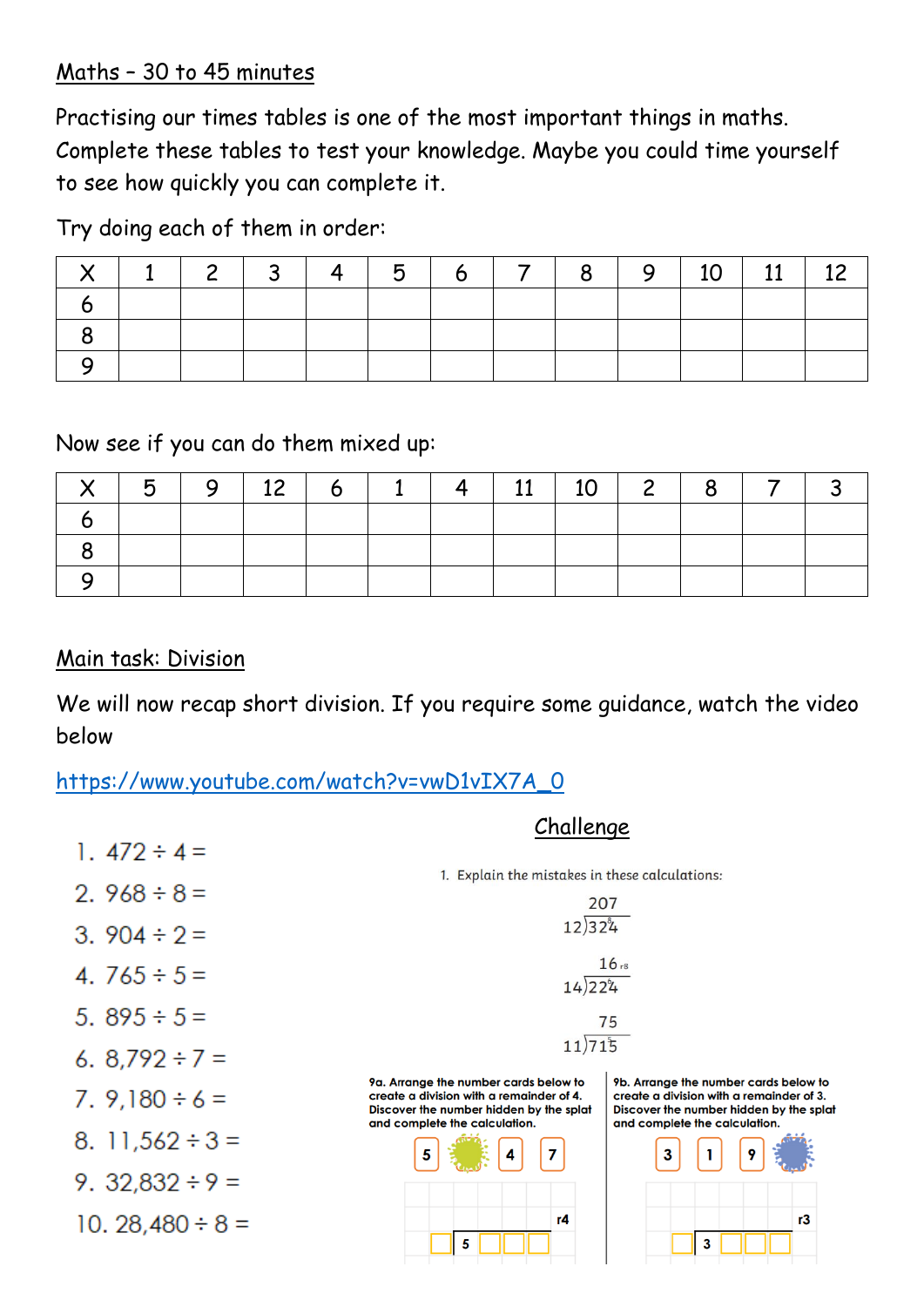# Spelling – 20 minutes

Find the Year 6 spellings for this week on our class webpage.

Today, you are going to write an acrostic poem using one of your spellings.

An acrostic poem uses each letter of the spelling to begin each line.

For example, if the spelling was 'balloon', your poem might be:

Ball of air

Attached to a string

Light as a feather

Loud when it pops

Orange, green or red

Or maybe blue

Not easy to tie knots!

Choose a spelling to try this for! Feel free to do so for as many of them as you want!

# Reading – 30 minutes

Enjoy spending half an hour doing some reading. You could read to yourself or to somebody else, or perhaps a mixture of both!

Try to read a range of different texts, see what you can find in your house. Some ideas include:

- Chapter books
- Factual texts
- Poems
- Magazines
- Recipe books